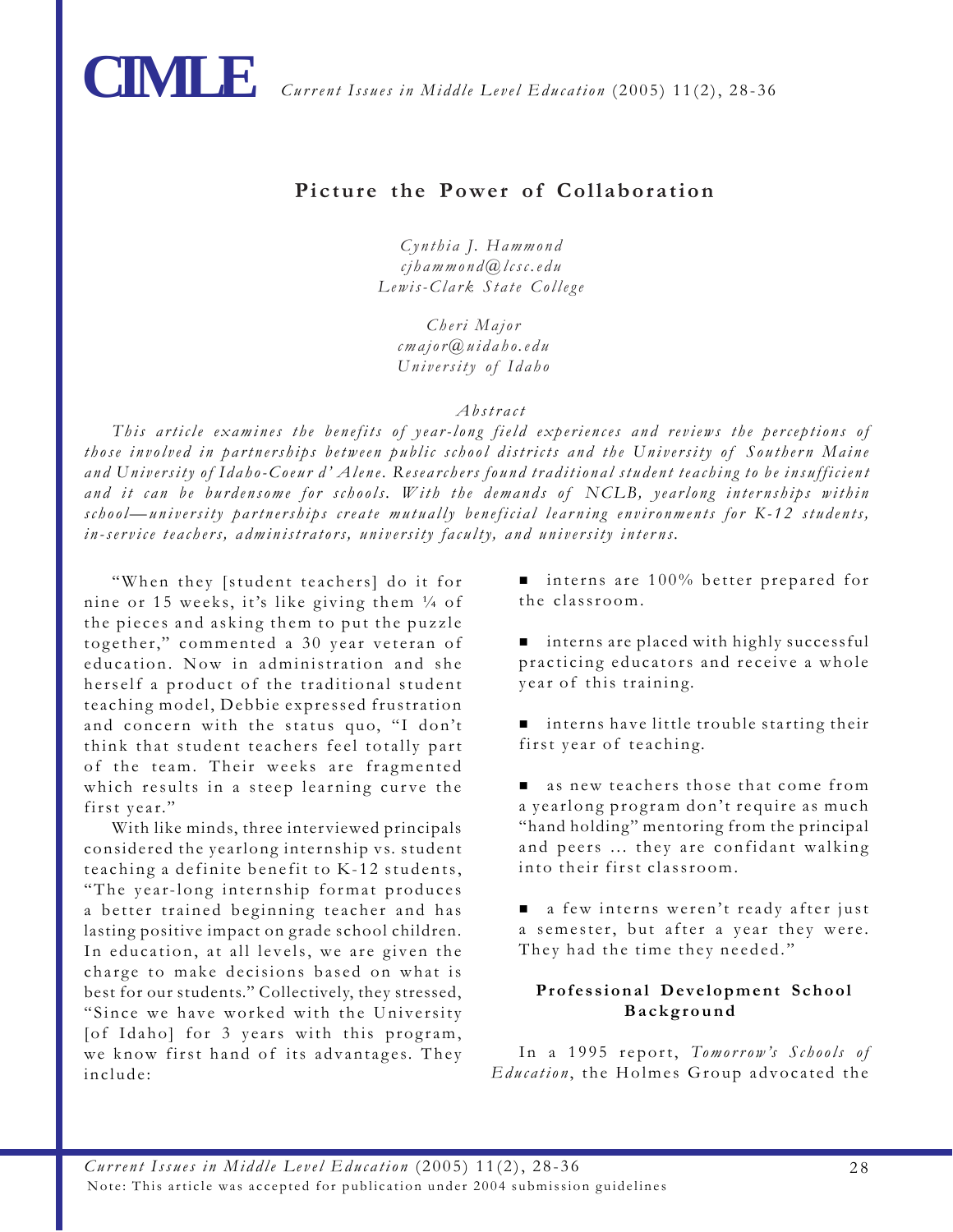need for universities and schools of education adopt an approach to teacher preparation that was "more comprehensive, more longterm, and powerful enough to knock aside obsolete traditions and cultural norms that block their path" (p. 87). Teacher preparation has been defined as "thin, uneven, poor, random, chaotic, and directionless" (National Commission on Teaching & America's Future, 1996; Zeichner, 1999). Marsha Levine (1997) maintained teacher training schools would meet student needs while simultaneously improving teacher quality by restructuring schools to provide teacher candidates with authentic learning opportunities. After a decade of uneven teacher education reform, members of the Holmes Group, a consortium of nearly 100 American research universities, asserted that schools of education cannot bring about the changes they seek by themselves (The Holmes Partnership, n.d.).

Enter the Professional Development School (PDS) model comprised of public schooluniversity partnerships and yearlong internships that provide depth, consistency, quality and focus. According to *Tomor row's Schools*, a 1990 report of the Holmes Group, three characteristics distinguish PDSs: 1) the development of novice professionals, 2) the continuing development of experienced professionals, and 3) research and development about the teaching profession. Partnerships strengthen collaboration between school partners, foster a sense of inquiry and reflection, and enhance a spirit of inclusiveness. Indeed, Trietel (2001), in a review of PDS research, found important evidence that the time, effort and resources committed to creating and sustaining PDSs have positive effects on K-12 students, preservice and in-service teachers. The programs in Maine and Idaho, according to an Idaho middle school principal, "just begin to tap the potential. This program provides us the opportunity to marry the strengths of the university with the strengths of the practitioners in the field."

#### **Maine**

Since 1990, the University of Southern Maine, year-long interns study in professional development schools in one of five selected districts within the Southern Maine Partnership's 30 school network for renewing schools. School and university-based faculty join together in planning and coordinating each professional development school's program, co-teaching courses, and mentoring interns in classroom experiences (University of Southern Maine, n.d.).

As part of this pioneering program, university post-baccalaureate students work under the guidance of both college and K-12 schoolbased faculty to develop successful teaching practices. The internship is ½ time during the fall semester and full time during spring semester. It culminates in a  $\frac{3}{4}$  of a master's degree and teacher certification. In addition to coursework on campus, university students also are immersed in field-based experiences, integrated technology activities, and seminars in local partnership schools.

#### *Maine Research*

During the 1995-1998 school years, multiple instruments designed to evaluate the University of Southern Maine program were administered. USM's evaluation sites included 29 schools; of these, six were high schools, one was a junior-senior high, five were jr. high (middle schools), and 17 were elementary schools. One of four research questions was a comparison between the new partnership program (yearlong internship) and the old traditional semester long student teaching.

Research Question: How do the ongoing restructuring efforts result in improvements in the quality of teacher preparation as evidenced by effects on candidates and graduates?

The data to answer this question were taken from sections of the following research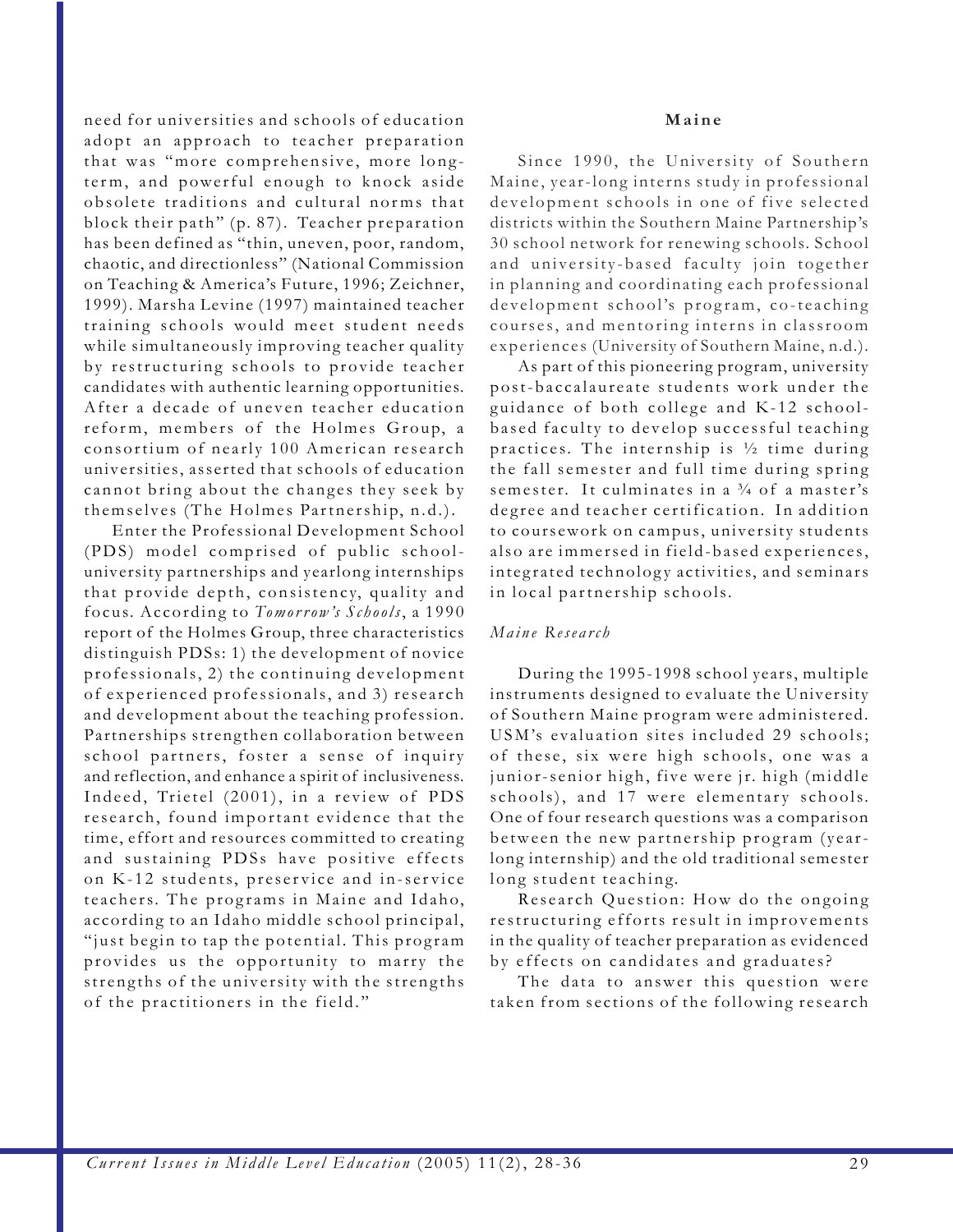instruments: mentor teacher survey and focus groups, and administrator focus groups. The summary data are reported by respondent groups.

#### *Mentor Teachers (Maine)*

Mentor teachers rated preservice teachers in Partnership programs higher than in traditional programs on nearly every item. In general, 94% of mentor teachers rated Partnership preservice teachers as more able or significantly more able than preservice teachers in traditional programs. On specific items mentor teachers agreed or strongly agreed (80%-100%) that Partnership preservice teachers were better prepared on the following:

- implement and adjust plans
- alternative forms of assessment
- reflect on teaching and learning

**n** long and short range planning based on student need and development

- become effective teachers
- work cooperatively with colleagues
- balance the demands of teaching
- use a variety of instructional strategies
- teach for understanding and higher order reasoning
- manage a classroom effectively

Two areas the mentor teachers indicated the same or less preparation than in traditional programs were involving parents and the community (39%) and sensitivity to ethnic and cultural differences (50%).

### *School Administrators (Maine)*

School administrators concentrated on the quality of the preservice teachers who were carefully screened before they were admitted into the program. They felt the preservice teachers in the Partnership brought more life experiences, and were more focused, mature and confident than traditional preservice teachers.

#### *Summary of Findings*

All respondent groups rated the Partnership program significantly higher than traditional teacher education programs. The quality of the candidates, clinical experiences, and program organization form the foundation of the program. Partnership preservice teachers were rated higher than preservice teachers in traditional programs in nearly all categories. Within the respondent groups the following areas were rated as particularly strong: instructional planning, assessment, reflection, working with colleagues, instructional strategies, and teaching for understanding and higher order thinking. Areas of concern for all respondent groups were working with parents and community involvement. (Major & Ridlon, 1999, p. 22).

#### **Idaho**

In 1999, the University of Idaho-Coeur d' Alene (UI-CdA) formed a university-school coalition involving three major school districts and five rural districts. The Idaho internship comprises the senior year of a four year baccalaureate program. Interns are in the classroom fulltime for an entire public school year. Although major local school districts were reluctant to participate during the first year of the partnership they provided placement for only seven interns. Yet, after just three years, *each* requested as many of the 65 interns as possible for the 2003-2004 school year. Without hesitation, a junior high school principal expressed her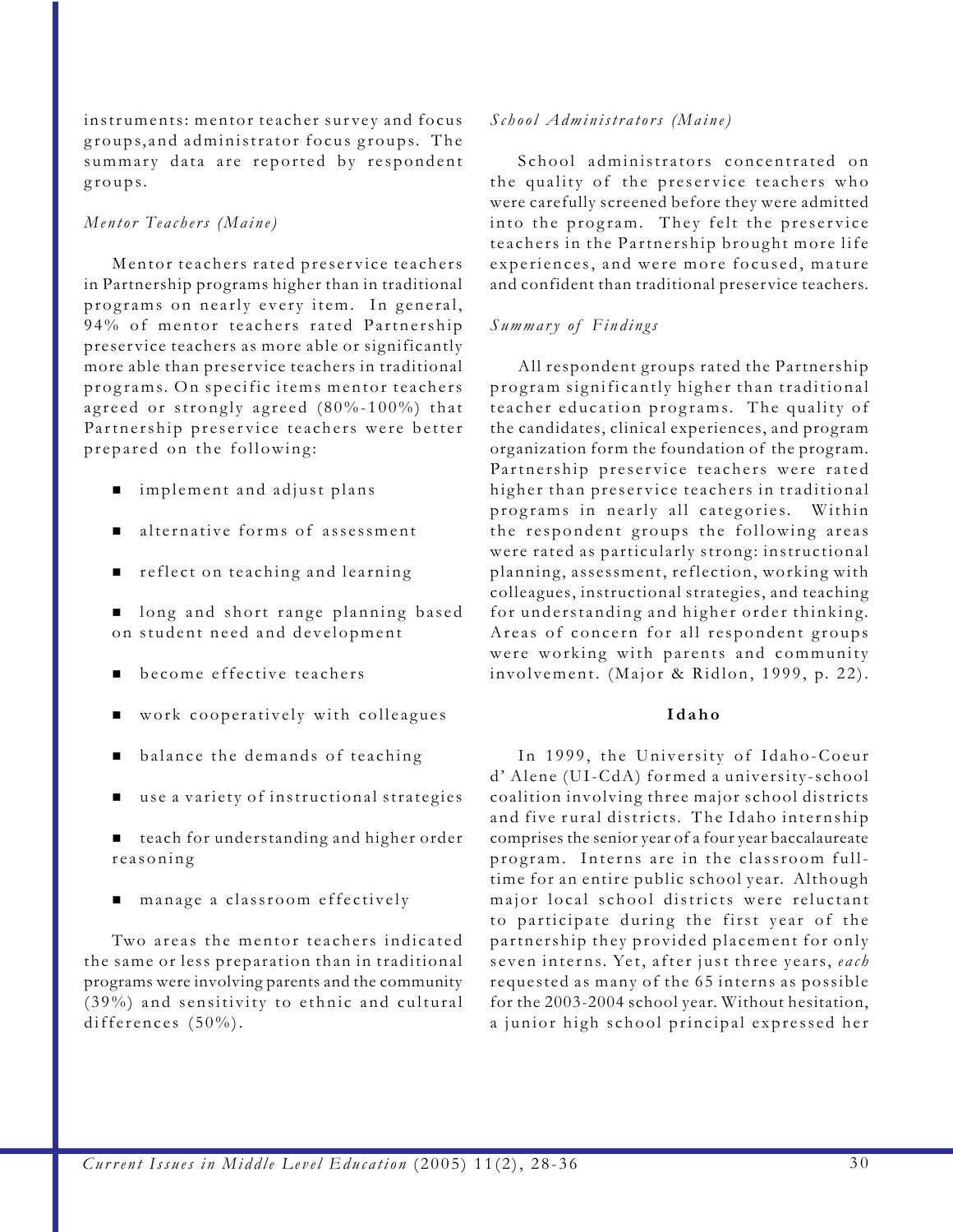thoughts about the yearlong intern program, "Yearlong internship is the best thing that has happened to teacher preparation. Those folks really become part of the staff. Not just someone who comes in the second week of school and leaves the second week in December. They bond with the students; they have an understanding of what it means to be a teacher." This feeling is echoed in the thoughts of an elementary school mentor teacher, "Given the huge challenges that teachers face in education today, it is important that student teachers are more, not less, experienced" (Hammond, 2002).

### *Idaho Research*

Current or past mentor teachers and principals with one-to-three years experience with the University of Idaho program were interviewed and surveyed during March and April of 2002. Comments from individual interviews conducted during spring semester (Hammond, 2002) together with findings from a quantitative survey of UI-CdA (Hammond, 2002) mentor teachers indicate a preference for yearlong interns. Apparent to the survey participants, classroom competencies that demand time to comprehend and refine teaching skills require more than just eight to sixteen weeks of student teaching; more specifically, interns develop pedagogy that involves reflection, collaboration, and assessment.

The Idaho internship format prompted a particularly ardent response from an Idaho rural public school administrator, "I believe that the internship is, **by far, better than** student teaching. Teachers come out of the program with such strength that the first year of teaching is not an arduous survival story and student learning is kept at a high level with new hires."(Hammond, 2002).

# *Mentor Teachers and School Administrators (Idaho)*

Mentor teachers and administrators rated preservice teachers in the new year-long internship program higher than in the student teaching program on nearly every item(Table 1). In

general, 63% rated the preservice teachers in the year-long internship as demonstrating greater proficiency than semester long student teachers. On specific items interns were better prepared than student teachers on the following:

- Participates in school community  $78\%$
- Creates meaningful learning experience 75%
- Plans long/short term lessons based on student need and development 75%
- $\blacksquare$  Aligns lesson plan assessments to objectives 75%

One area mentor teachers and administrators indicated the interns and student teachers were the same was their sensitivity to ethnic and cultural differences (Hammond, 2002).

# **Conclusions and Reflections**

# *Professional Development School Benefits*

Today's society has little room for those who cannot read, write, compute, utilize resources, solve problems, and function as lifelong learners in the world of new technology, skills and occupations (National Commission on Teaching & America's Future, 1996). Societies that do not succeed at education have little chance of success in a global economy, and most schools and teachers cannot produce the learning demanded by the new reforms. Without staff knowledge and resources, successful programs cannot be reproduced. Increased graduation and testing requirements only create greater failure if teachers do not know how to reach students. "You can know the subject matter well and not be able to deliver it if you don't know the children well" (Senge, Cambron-McCage, Lucas, Smith, Dutton, & Kleiner, 2000, p. 41). PDS partnerships offer new prospects to develop connections with K-12 students. School-university connections may well facilitate relationships that promote K-12 student learning.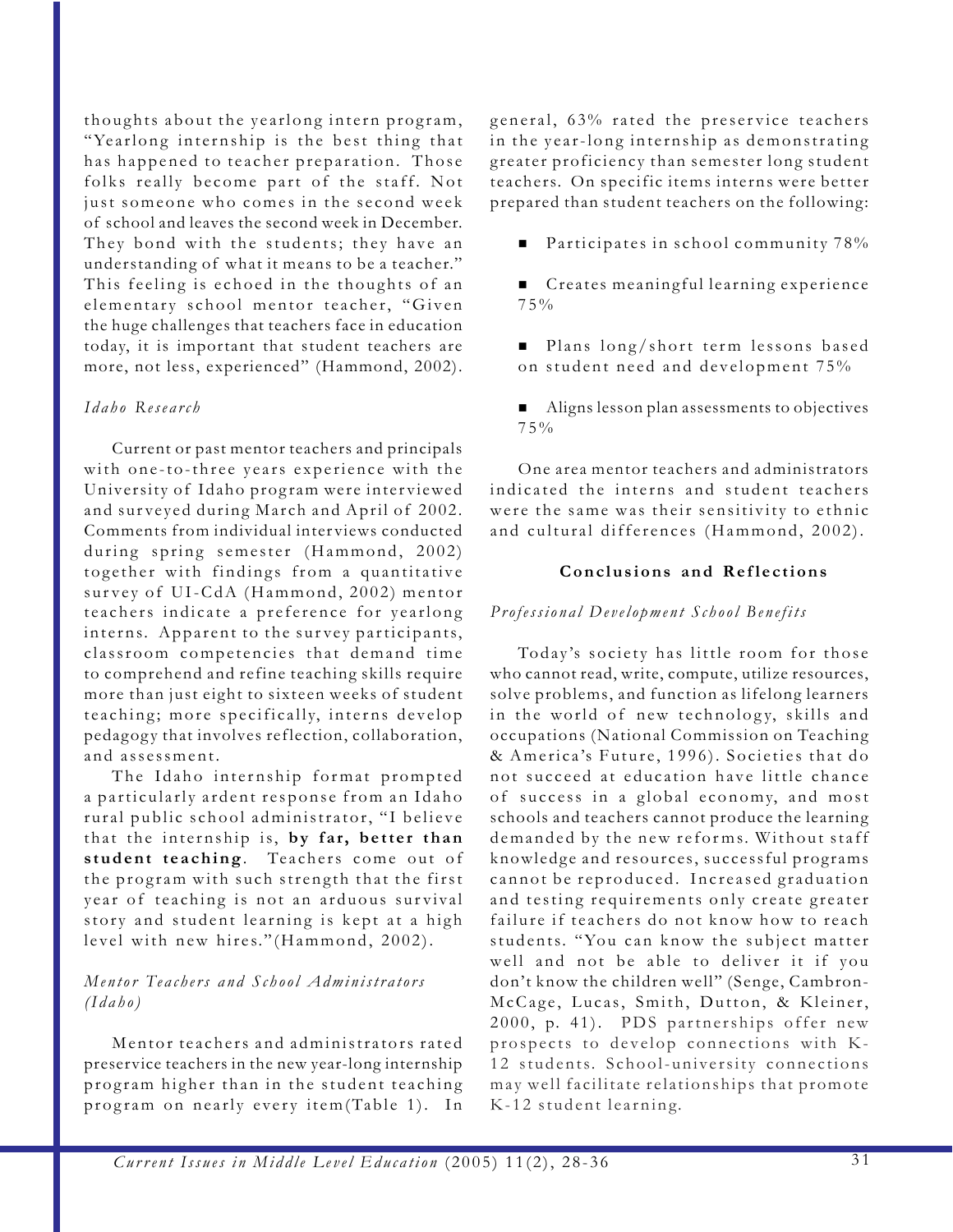# **Table 1. Student Teaching vs. PDS Year-long InternshipUniversity of Idaho - Coeur d'Alene 2002 Population surveyed: Mentor teachers and Principals**

Yearlong interns demonstrate greater proficiency, the same, or less proficiency than student teachers in these areas:

|                                                                         | Greater    | Same       | Less             |
|-------------------------------------------------------------------------|------------|------------|------------------|
| Aligns lesson plan assessments to objectives (21)75%                    |            | (5)18%     | (2)7%            |
| Aligns instruction with state and national<br>standards                 | (17)61%    | (9)32%     | (2)7%            |
| Uses a variety of teaching strategies                                   | (18)64%    | (9)32%     | $(1)4\%$         |
| Teaches for higher order reasoning                                      | $(15)$ 54% | (12)42%    | $(1)4\%$         |
| Plans long/short term lessions based on<br>student need and development | (21)75%    | (5)18%     | (2)7%            |
| Practices effective teaching                                            | (20)71%    | $(7)$ 25%  | $(1)4\%$         |
| Reflects on teaching and learning                                       | (19)68%    | $(7)$ 25%  | $(1)4\%$         |
| Works cooperatively with colleagues                                     | (19)68%    | $(6)$ 21%  | $(3)11\%$        |
| Develops/maintains interpersonal skills                                 | (14)50%    | (12)42%    | (2)7%            |
| Balances demands of teaching                                            | (17)61%    | $(7)$ 25%  | (4)14%           |
| Manages a classroom effectively                                         | (20)71%    | $(7)$ 25%  | $(1)4\%$         |
| Involves parents and community                                          | $(16)$ 57% | (10)36%    | (2)7%            |
| Sensitive to ethnic and cultural differences                            | (9)32%     | (19)68%    | $\theta$         |
| Adjusts curriculum and assessment for<br>diverse learners               | (18)64%    | (10)36%    | $\theta$         |
| Incorporates technology in instruction                                  | $(16)$ 57% | (11)39%    | (1)4%            |
| Understands theories of learning and<br>development                     | (17)61%    | (11)39%    | $\boldsymbol{0}$ |
| Creates meaningful learning experiences                                 | (21)75%    | $(7)$ 25%  | (1)4%            |
| Participates in school community                                        | (22)78%    | (5)18%     | $(1)4\%$         |
| $(n=28)$                                                                | 63%        | $3\,1\,\%$ | $6\%$            |

*Current Issues in Middle Level Education* (2005) 11(2), 28-36 32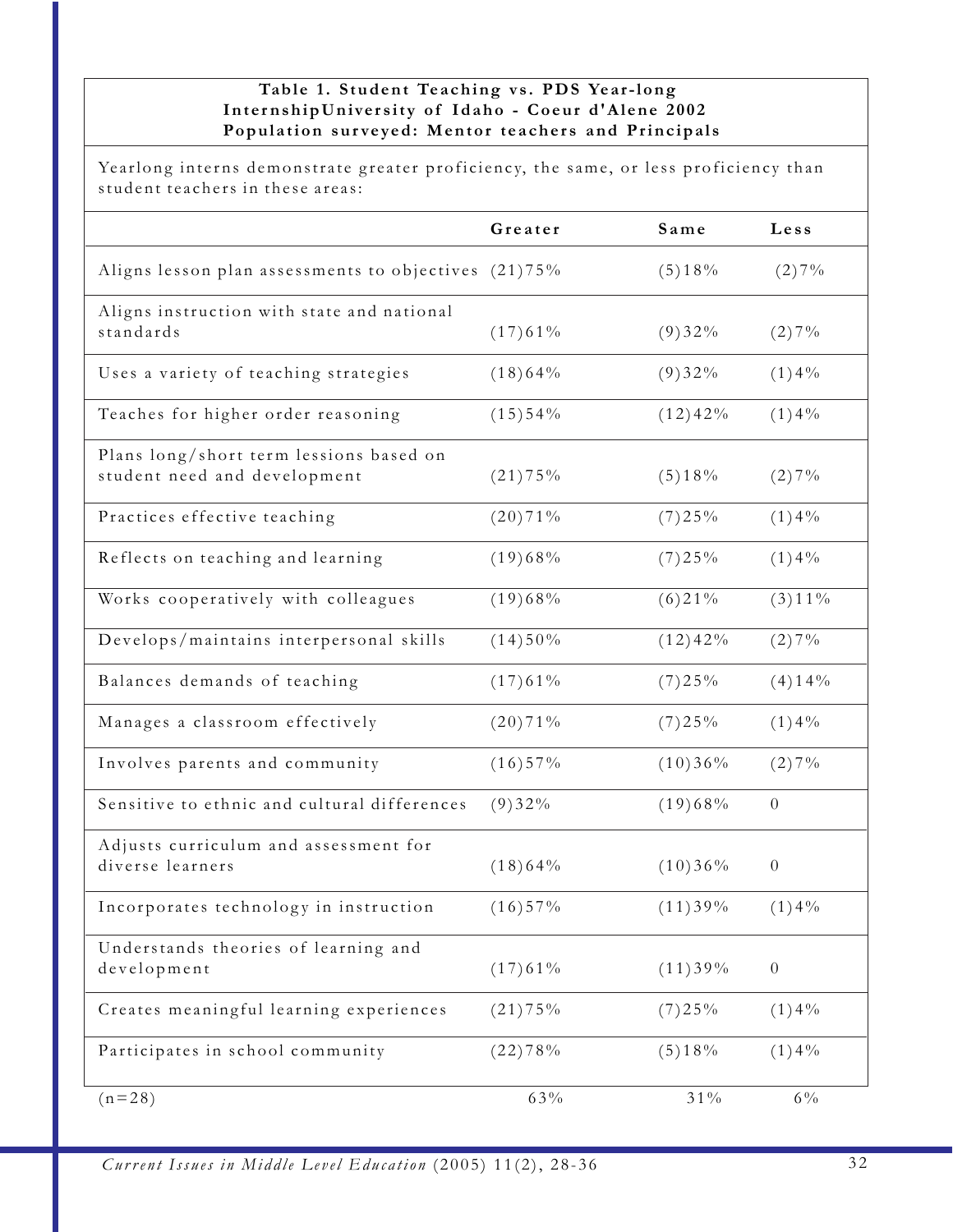#### *Student Benefits*

Envision on-going interactions between your K-12 students and trained adults, additional opportunities for teacher teaming to provide learners with authentic tasks, real—not stolen time to address state standards and align curriculum (Idaho interns assist teachers with required state testing), enhanced possibilities for one-to-one remediation, the potential for small group instruction, improved availability of qualified substitutes, and prospects for school and university faculty to work together. More specifically, during the past three years, school districts in the University of Idaho-Coeur d'Alene (UI-CdA) program garnered an additional 34,200 hours of K-12 student support in the form of individual tutoring, class instruction, and remediation. That means the 41.5 yearlong interns, when compared to an average five hour day classroom paraprofessional salary, contributed \$274, 209.60 worth of instruction time (Hammond, 2002). In light of the mandates required by *No Child Left Behind* , that time was specifically dedicated to reading and math instruction. Additionally, 16,960 UI-CdA intern hours were committed to committee tasks, standards-based curriculum development, math, and reading before and after school projects, grade level planning, service learning projects, and staff development activities.

### *K-12 Teacher Benefits*

Visualize expanded opportunities for your staff to co-teach university classes, onsite university faculty to assist in promoting teacher quality, and the creation of a learning community. Imagine university faculty working with children, modeling best practices, sharing learning theory with your staff, and exploring new grant or funding opportunities for innovative projects. A case in point: two junior high schools at opposite ends of the continent, Wells Junior High School in Maine and Lakeland Junior High School in Idaho placed three interns in a single grade-level teacher team. Without these interns, grade-level curriculum planning, standard alignment, major student interdisciplinary

research projects, authentic assessment presentations, and community exhibitions would not likely occur. The opportunity for collaboration between intern and mentor has tremendous deep authentic learning opportunities for K-12 students, teachers, interns, and communities.

# *Reciprocal Modeling*

Researchers note that age twelve to fourteen is the most dramatic and traumatic time in human life. Middle school students need to be understood, valued and respected. Explained one principal, "[I have one] teacher who is set in her way . . . cut and dry in the manner which she deals with classes. The intern is much more relaxed, more sincere as she praises kids. The mentor learned from [her] intern. The internship provides active modeling for intern and mentor. Teachers are feeling isolated, it [the yearlong internship] provides an opportunity to allow a more relaxed approach rather than cramming activities into eight weeks of time. Feed back and monitoring processes are relaxed so mentors and interns can try again" (Hammond, 2002).

 In longitudinal study of the University of Southern Maine, mentor teachers indicated that they "felt more comfortable trying out new methods once they had seen a preservice teacher put the theory into practice, and preservice teachers felt that a smaller student/teacher ratio allowed mentor teachers to take on bigger learning projects and do more authentic assessments" (Major & Ridlon, 1999, p 16). In fact, mentor teachers reported an increase in the connection between theory and practice. A preservice teacher noted the essence of this connection, "the ideas and theories can be used immediately in the classroom" (Hammond, 2002).

### *Collaboration Time*

One principal defined PDS perks in terms of opportunities for collaboration between mentor and intern, as well as professional development between the middle school and university staff. With additional intern personnel, middle school faculty teams were provided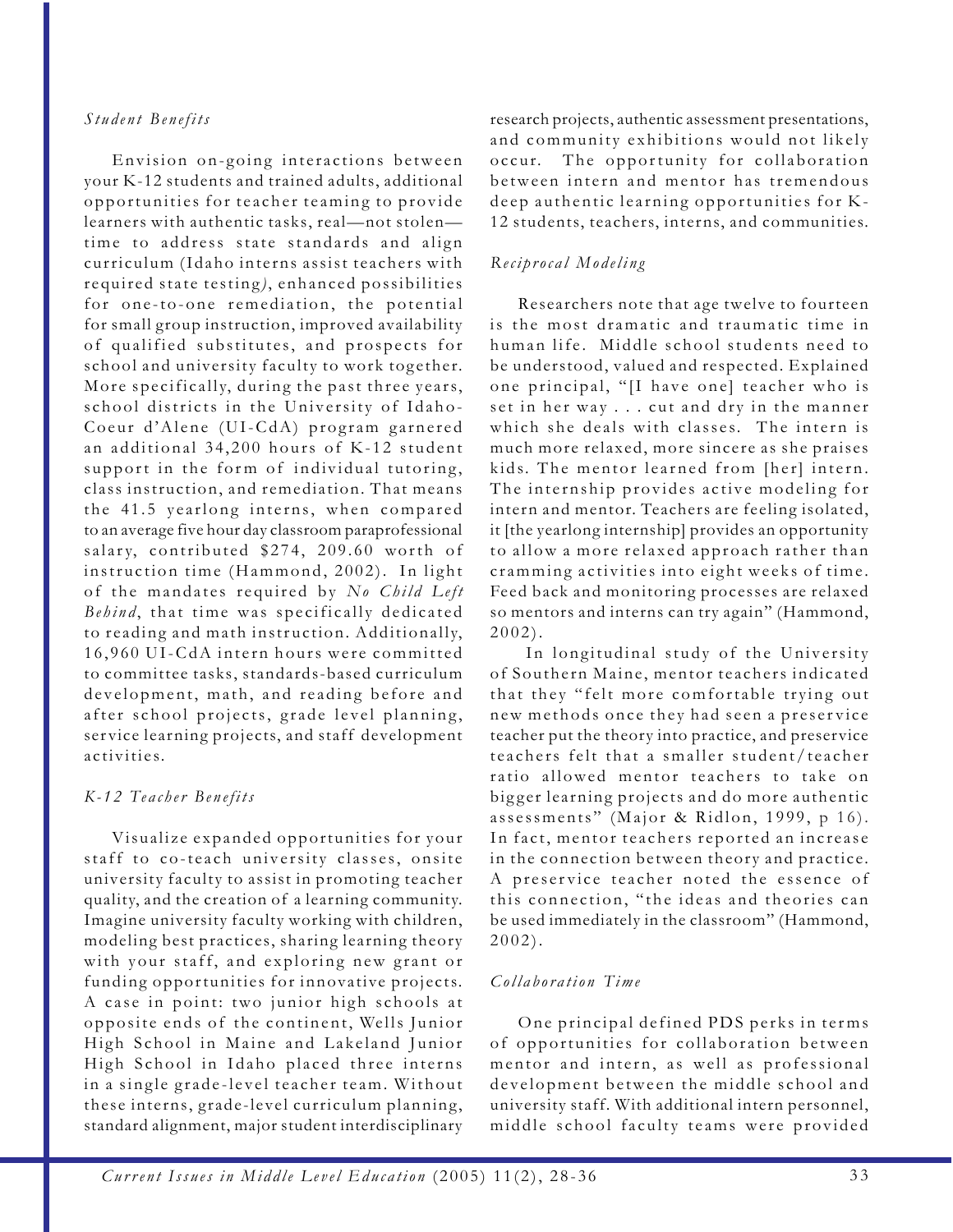with release time to align curriculum with new state standards, to attend professional development workshops, and to evaluate student test scores. Additional caring adults in the building created potential for meaningful connections with K-12 students. A case in point, a Massachusetts' elementary school approached a local university and requested that an intern be placed in every classroom. By October, the interns assumed teaching duties for Fridays. This allowed mentor teachers to dedicate one day each week to district planning and curriculum development. Interestingly, Ponderosa Elementary School in Post Falls ID also requested an intern for each  $5<sup>th</sup>$  grade teacher for the upcoming school year.

### *Teacher Opportunities for Professional Development*

School-university partnerships enjoy the likelihood that the partnership will grow beyond the collegial internship program. A case in point, The Southern Maine Partnership helped to provide resources and coaching to schools throughout Maine as a result of the 2002 Bill and Melinda Gates Foundation commitment of \$10 million to improve high schools through Maine. The grant supported efforts in secondary schools across the state to prepare students for school, work and citizenship and offered 10 to 12 high schools assistance in developing new networks and leadership opportunities. The grant also provided funding to help schools engage their communities in conversations about adolescence and how schools could be structured to meet their needs.

### *Community Implications*

Contemplate the opportunity to inform your parent organizations and business leaders of partnership benefits: enhanced student learning, improved teacher quality, increased time for teachers to effectively communicate

with parents, improved community understanding of national and state policies as a result of partnership presentations, additional opportunities to participate in comprehensive teacher training, increased professional dialogue about learning theory and application, and increased time to collegially design innovative learning models.

Parents are becoming more aware of the need for qualified teachers. Communities expect the highest quality teachers. To address these community expectations, successful partnership and yearlong internships afford school districts the opportunity to help every teacher who enters the profession become highly qualified, to provide meaningful staff development to in-service teachers, and to address specific deficiencies in student learning by providing additional, competent staff. School districts are seeing the PDS as a value added opportunity. Interns are the first hired; they have proven competencies.

 The federal *No Child Left Behind* legislation requires all states by 2005-2006 to guarantee that every teacher is highly qualified. The law also zeroes in on racial and economic achievement gaps and the under-performance of high-poverty schools—where many new teachers begin classroom careers. "People who are in the intern program know what they are getting into. I believe they know the conditions of teaching," (Hammond, 2002) emphasized a school administrator. "The kids are in the classroom early on. Teaching is a tough job. Interns start from day one, contact parents, plan, teach, discipline, counsel, [and accept the] duties [of a teacher]. They know what they are getting in to" (Hammond, 2002).

Collaboration is a lynchpin of effective teacher education programs, both initial and advanced. Teacher education relies on public school and community collaboration. Without committed school partners, teacher educators could not achieve goals to nurture quality teachers and ensure that every child has a caring, competent teacher.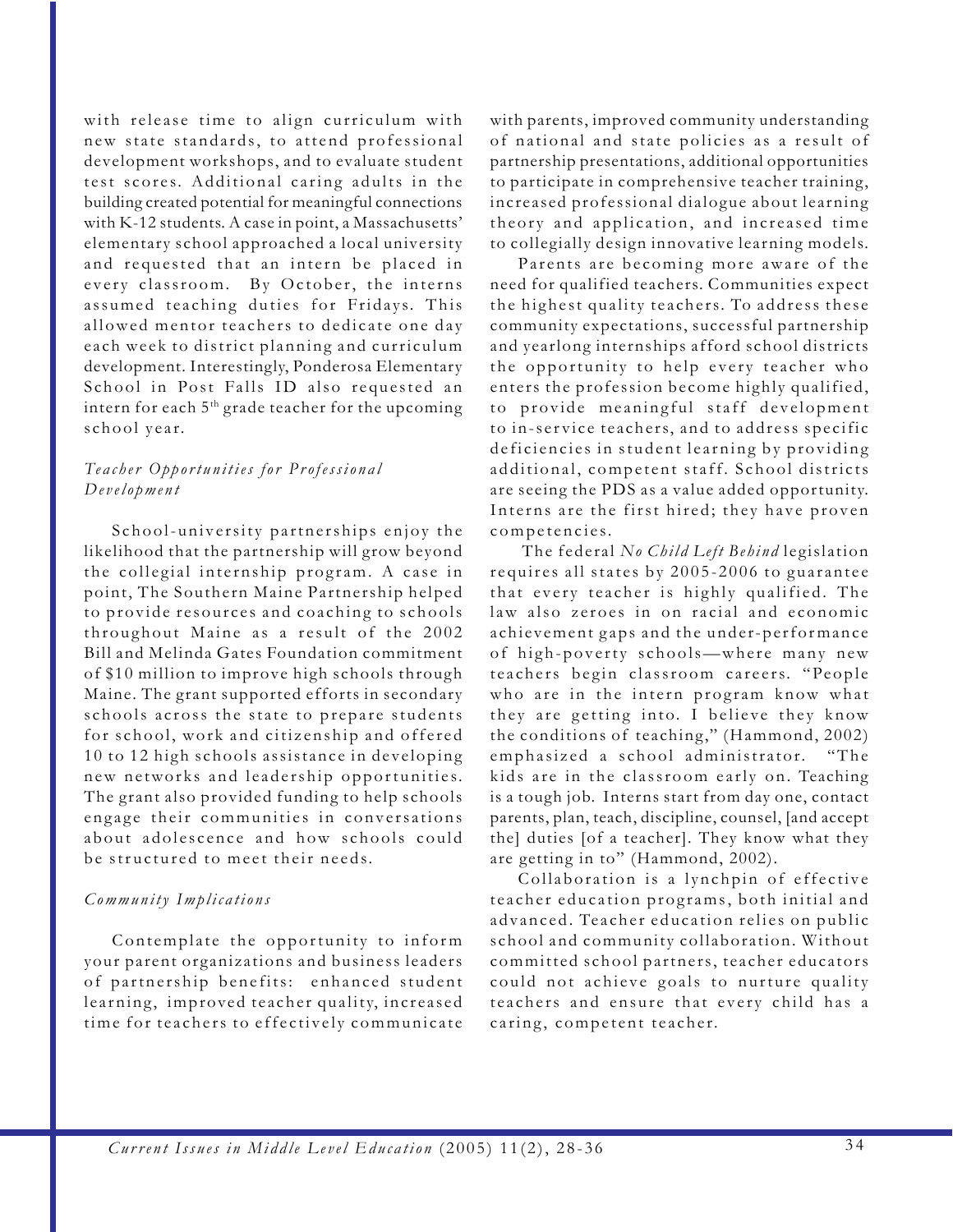A mentor teacher who coached six interns and is a strong supporter of PDSs, emphasized, "The yearlong internship is a wonderful opportunity and learning situation for new teachers to get the feel for the progression of students, the intricate building politics, the financial and time constraints that public education possesses, and most importantly the time commitment needed to have a productive classroom. Students leave this program knowing well the assessments, the many different teaching strategies, the important collaboration and staff development among the staff, and the commitment to the students. These new teachers experience ownership of the school, the students and even the building as they leave the program. Management techniques are tried, practiced and most often fine tuned as they leave prepared for their own teacher career" (Hammond, 2002).

"I have found the internship program to be far superior to the traditional student teaching situation. The yearlong aspect and seeing an entire school year in the same classroom, the developing of a mentor relationship, the relationship that is developed with the school and staff as a whole, and the acceptance of the intern as a true member of the staff are all important facets. I feel our interns were much better prepared to have their own classroom and as a principal I am going to be much more willing to hire a candidate that has had an intern experience over one with student teaching," (Hammond, 2002) noted a new district curriculum director and former principal.

### *Indirect Benefits*

To encourage parent-teacher communication, a PDS university professor authored and received a \$20,000 grant from Washington Mutual Bank. The grant author brought a national program, Parents and Teachers Talking Together, to Idaho PDS middle schools. This program enhanced parent and teacher communication; some also received facilitator training as part of the program. These trained facilitators

then taught and monitored parent-teacher communication strategies at their respective schools.

#### *Partner Benefits*

The National Education Association's publication *Teaching to Teach* concluded with Anne Reynolds' summary of the success of PDSs: in-service teachers noted mentor stipends, an increase in morale, a sense of empowerment, and personal satisfaction in helping prospective teachers. Administrators called attention to the pool of well-prepared applicants for teaching positions that emerged from the partnerships. Teacher quality increased, and student-teacher ratios were lowered. Teacher leadership and professional development characterized educational renewal in many restructuring partnerships. Both preservice and in-service teacher's reflection on practice increased. "With greater awareness comes a propensity toward action" (Reynolds, 1999, p.194).

University of Southern Maine researchers reported that partnerships generated positive effects on K-12 school climate and culture; everyone learned from each other. Mentor teachers were exposed to new ideas and approaches. Confirmed an Idaho mentor teacher, "We have become an intellectual place—just listen to the talk in the [teachers'] lounge" (Hammond, 2002).

#### **Summary**

Idaho and Maine school-university partnerships disturb status quo, blur traditional boundaries, and induct new educators into the profession in ways that recognize and prepare them for different ways of collaboration and leadership. In addition to preservice teaching preparation, the partnerships provide public schools with additional resources to address recent federal and state reforms. So take action; educate yourself (American Association of Colleges for Teacher Education AACTE, The Holmes Partnership), and share your enthusiasm and

*Current Issues in Middle Level Education* (2005) 11(2), 28-36 35